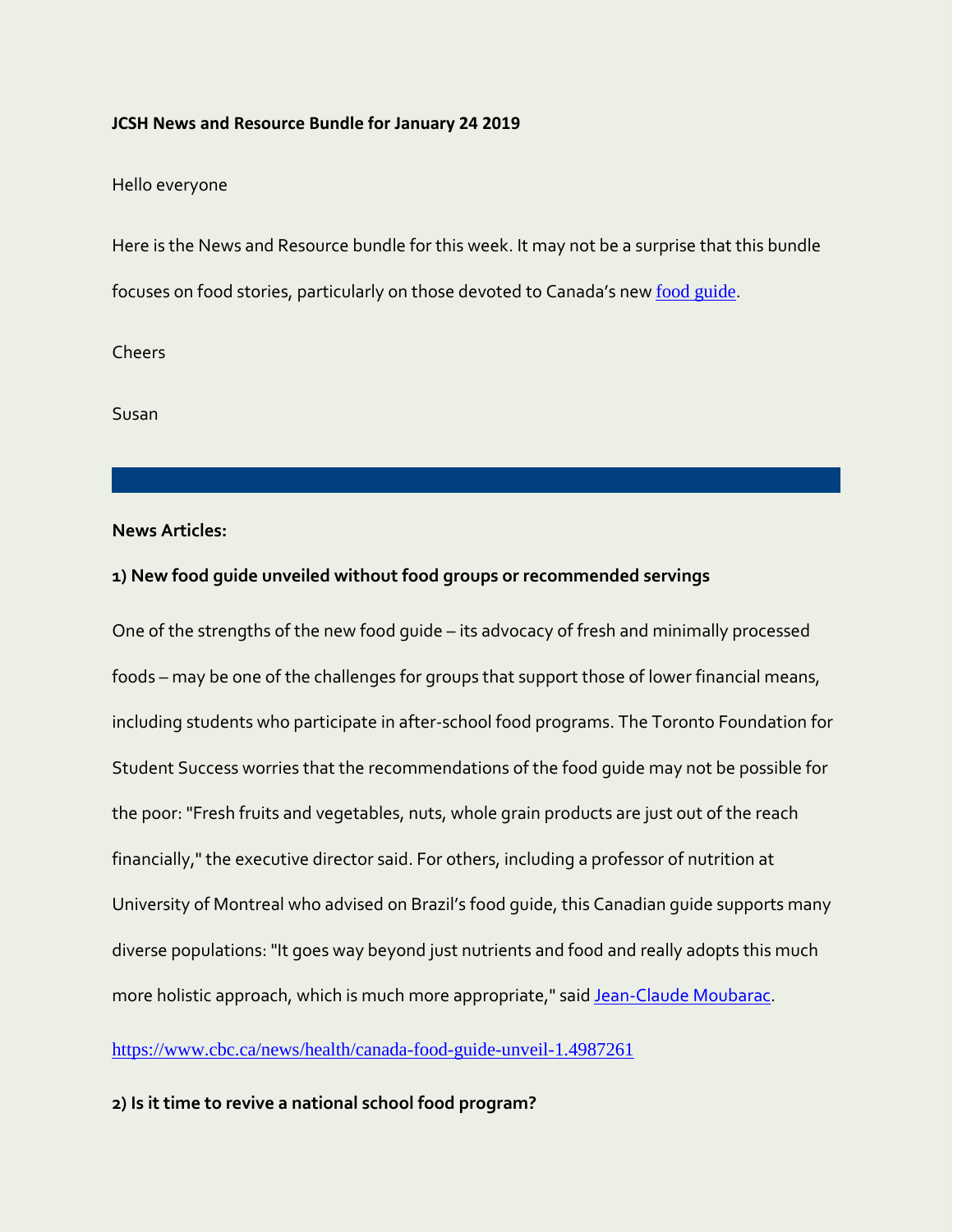Canadian nutrition researchers, including [Dr. Sara Kirk](https://www.dal.ca/faculty/health/health-humanperformance/faculty-staff/our-faculty/health-promotion/sara-kirk.html) of Dalhousie University and [Dr. Valerie](http://www.dlsph.utoronto.ca/faculty-profile/tarasuk-valerie/)  [Tarasuk](http://www.dlsph.utoronto.ca/faculty-profile/tarasuk-valerie/) of the University of Toronto, are among those calling for the implementation of a national school food program in the wake of the release of the new Canada food guide. It is one that has been made for almost eight decades, since the deputy minister of pensions and health introduced it in 1942, saying "No single step could be more valuable for the health of Canadians of the future." A 2017 UNICEF [report](https://www.unicef.ca/en/unicef-report-card-14-child-well-being-sustainable-world) ranked Canada near the bottom - 37th out of 41 high-income countries – on children's access to nutritious food.

#### <https://www.cbc.ca/news/health/canada-food-guide-school-food-program-1.4975302>

# **3) Food guide recommendations to limit sugary drinks could influence school nutrition programs, expert says**

The promotion of water and unsweetened plant-based beverages may impact school nutrition programs that now include white and chocolate milk and fruit juices. Nutrition experts welcome the change, saying this will impact the beverages that may be sold or served in schools. "I think this will absolutely influence school food policy," said Yoni Freedhoff, medical director of Ottawa's Bariatric Medical Institute, who writes about food policy on his blog, Weighty Matters. "This will provide public health advocates with a credible document to help influence change in their schools."

[https://www.theglobeandmail.com/canada/article-beverage-recommendations-in-new-food](https://www.theglobeandmail.com/canada/article-beverage-recommendations-in-new-food-guide-to-be-felt-most-by-young/)[guide-to-be-felt-most-by-young/](https://www.theglobeandmail.com/canada/article-beverage-recommendations-in-new-food-guide-to-be-felt-most-by-young/)

# **4) Alabama school tweets lunch photos, nutrition information**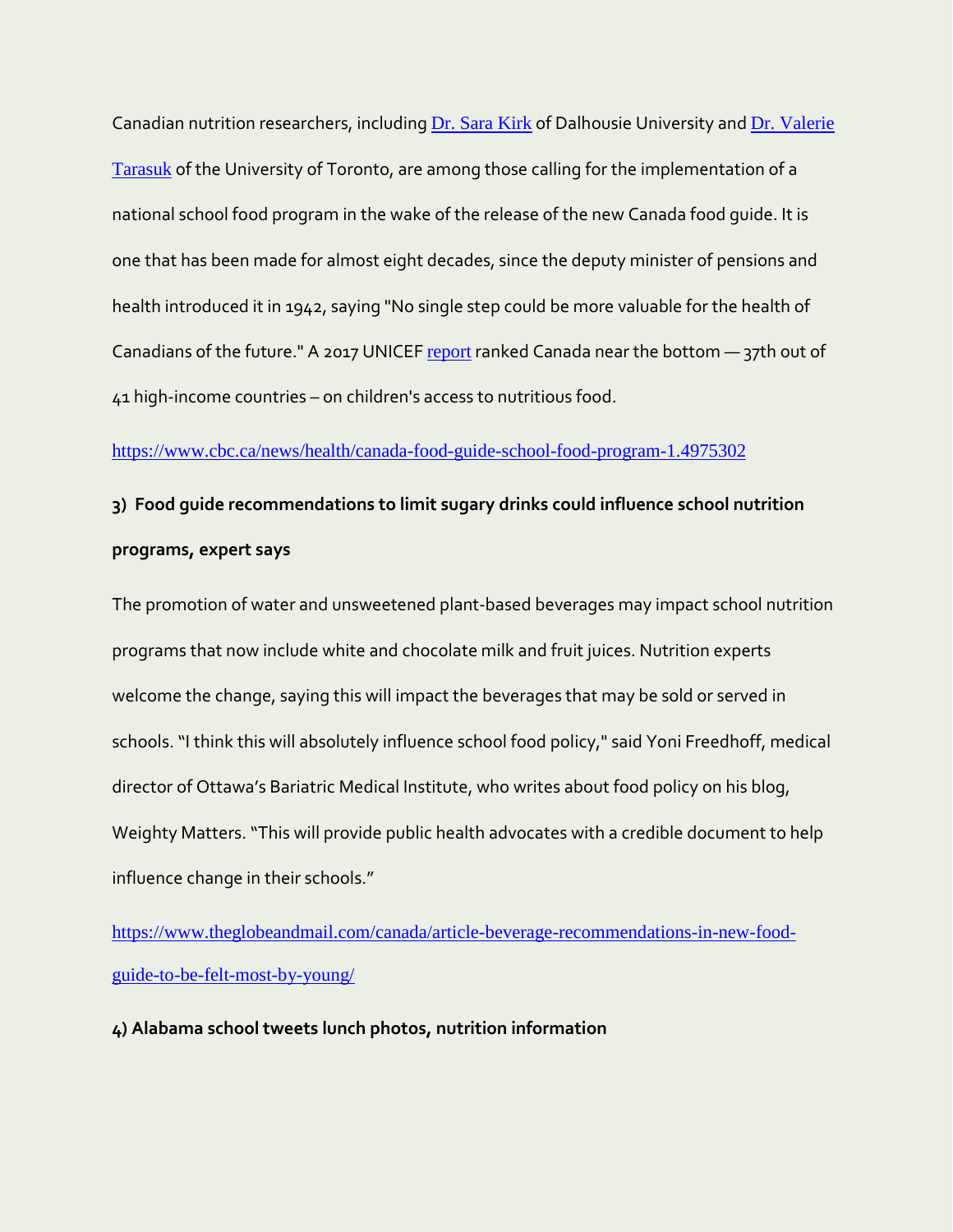As a new way to support healthy food for students as well as their entire family, the Child Nutrition program for Tuscaloosa County Schools in Alabama has set up Twitter and Facebook accounts so parents and guardians are able to see what the students are eating in the lunch room."We can do a lot with pictures and a lot of people actually like to see things instead of just read about them," said the program's director. They're also doing live feeds from lunchrooms showing how the food is being prepared and talking about the nutritional value it provides kids. "Nutritionally speaking, we know that what we do is very important for their children to be very successful in the classroom," the director noted.

[http://www.wbrc.com/2019/01/11/tuscaloosa-co-schools-promoting-healthy-eating-habits-using](http://www.wbrc.com/2019/01/11/tuscaloosa-co-schools-promoting-healthy-eating-habits-using-social-media/)[social-media/](http://www.wbrc.com/2019/01/11/tuscaloosa-co-schools-promoting-healthy-eating-habits-using-social-media/)

#### **Resource: Here's what food guides around the world look like**

The [UN Food and Agriculture Organization](http://www.fao.org/home/en/) has compiled a list of almost 100 food guides from around the world, most with information and messages similar to Canada's new food guide:

- Eat a variety of foods.
- Drink plenty of water.
- Get enough exercise.

And most tend to agree that eating more vegetables and whole grains is best, while consuming sugar and too much fat — especially processed fats — is to be avoided.